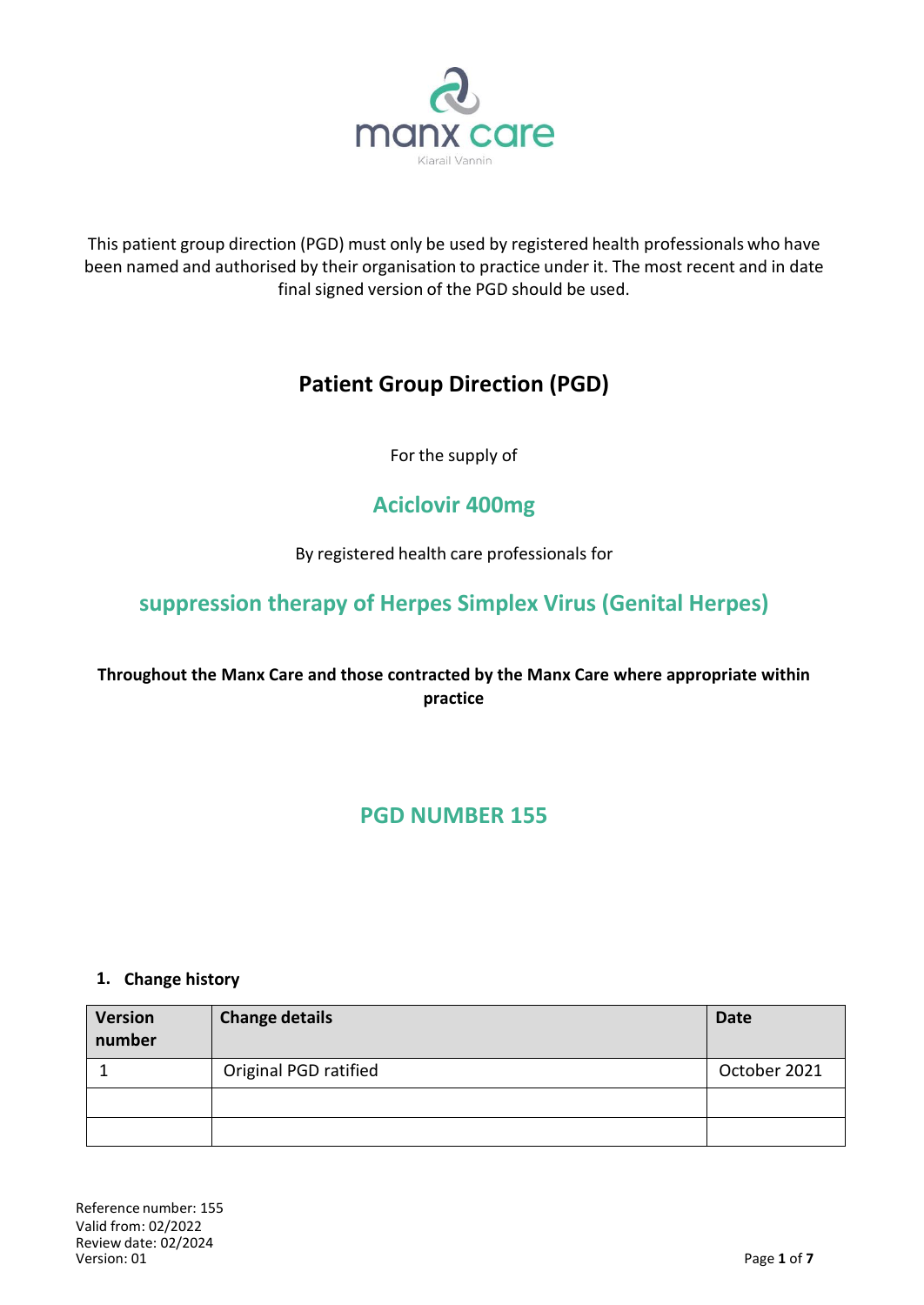## **2. Medicines practice guideline 2:** *Patient group directions*

Refer to the relevant sections of NICE medicines practice guideline 2: *Patient group directions* as stated in the blank template notes. For further information about PGD signatories, see the NHS and Manx Care PGD [website](http://www.medicinesresources.nhs.uk/en/Communities/NHS/PGDs/FAQs/Questions-about-signatories-of-PGDs2) FAQs

#### **3. PGD development**

Refer to the NICE PGD [competency](http://www.nice.org.uk/guidance/mpg2/resources/mpg2-patient-group-directions3) framework for people developing PGDs

| Job Title & organisation           | <b>Name</b> | <b>Signature</b> | <b>Date</b> |
|------------------------------------|-------------|------------------|-------------|
| Author of the PGD                  |             |                  |             |
| Member of the PGD<br>working group |             |                  |             |

#### **4. PGD authorisation**

Refer to the NICE PGD [competency](http://www.nice.org.uk/guidance/mpg2/resources/mpg2-patient-group-directions5) framework for people authorising PGDs

| <b>Job Title</b>                                   | <b>Name</b> | Signature | <b>Date</b> |
|----------------------------------------------------|-------------|-----------|-------------|
| <b>Medical Director</b>                            |             |           |             |
| Chief Pharmacist/<br><b>Pharmaceutical Adviser</b> |             |           |             |
| Senior Paramedic                                   |             |           |             |
| Director of Nursing                                |             |           |             |
| <b>GP Adviser</b>                                  |             |           |             |
| Senior Microbiologist<br>(if PGD contains          |             |           |             |
| antimicrobials)                                    |             |           |             |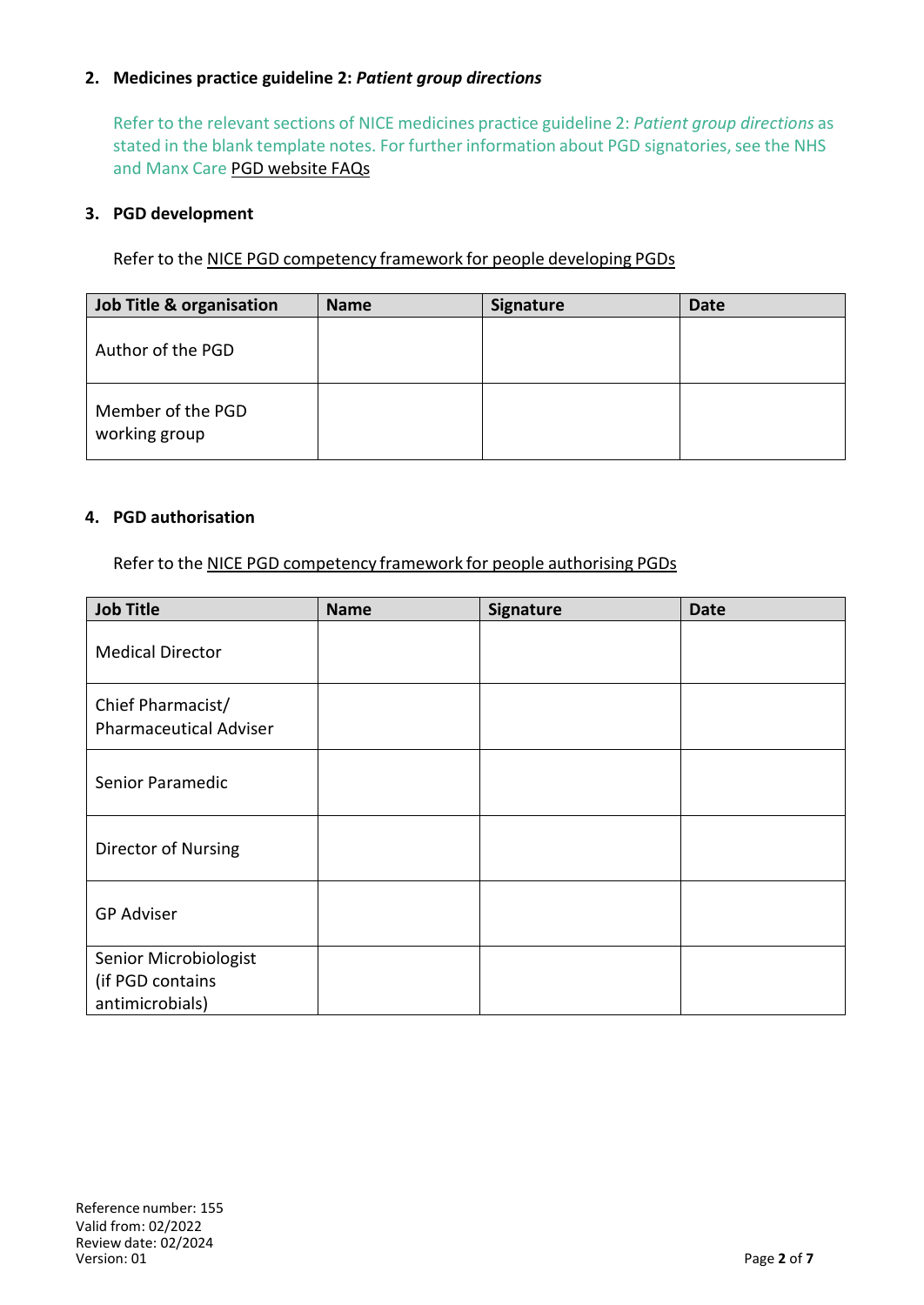### **5. PGD adoption by the provider**

Refer to the NICE PGD [competency](http://www.nice.org.uk/guidance/mpg2/resources/mpg2-patient-group-directions5) framework for people authorising PGDs

| Job title and<br>organisation | <b>Signature</b> | <b>Date</b> | Applicable or not<br>applicable to area |
|-------------------------------|------------------|-------------|-----------------------------------------|
|                               |                  |             |                                         |

#### **6. Training and competency of registered healthcare professionals, employed or contracted by the Manx Care, GP practice or Hospice**

Refer to the NICE PGD competency framework for health professionals using PGDs

|                             | Requirements of registered Healthcare professionals working                |  |  |
|-----------------------------|----------------------------------------------------------------------------|--|--|
|                             | under the PGD                                                              |  |  |
| <b>Qualifications and</b>   | Registered healthcare professionals, working within or<br>$\bullet$        |  |  |
| professional registration   | contracted by the Manx Care, GP practice or Hospice who are                |  |  |
|                             | permitted staff groups outlined within the current PGD policy              |  |  |
|                             | Pharmacist must be currently registered with GPhC<br>٠                     |  |  |
|                             | Pharmacists must be practising in Manx Care authorised<br>$\bullet$        |  |  |
|                             | premises i.e. contracted pharmacy premises                                 |  |  |
|                             | Hold a recognised qualification in sexual health skills at degree          |  |  |
|                             | or diploma level or equivalent post-registration                           |  |  |
|                             | qualification/training/competency in STI's. (An introduction to            |  |  |
|                             | Sexual Health is not sufficient)                                           |  |  |
|                             | Has been assessed as competent to provide care and treatment<br>$\bullet$  |  |  |
|                             | of genital infections.                                                     |  |  |
|                             | Competent in the use of the Fraser guidelines<br>٠                         |  |  |
|                             | Has undergone regular training and updating in safeguarding<br>$\bullet$   |  |  |
|                             | children and adults                                                        |  |  |
| <b>Initial training</b>     | Knowledge of current guidelines and the administration of the<br>$\bullet$ |  |  |
|                             | drug specified in this PGD/BNF and of the inclusion and                    |  |  |
|                             | exclusion criteria                                                         |  |  |
|                             | Training which enables the practitioner to make a clinical                 |  |  |
|                             | assessment to establish the need for the medication covered by             |  |  |
|                             | this PGD                                                                   |  |  |
|                             | Local training in the use of PGDs<br>$\bullet$                             |  |  |
| Competency                  | Staff will be assessed on their knowledge of drugs and clinical            |  |  |
| assessment                  | assessment as part the competency framework for registered health          |  |  |
|                             | professionals using PGDs                                                   |  |  |
| <b>Ongoing training and</b> | The registered health care professionals should make sure they are         |  |  |
| competency                  | aware of any changes to the recommendations for this medication;           |  |  |
|                             | it is the responsibility of the registered health care professionals to    |  |  |
|                             | keep up to date with continuing professional development. PGD              |  |  |
|                             | updates will be held every two years                                       |  |  |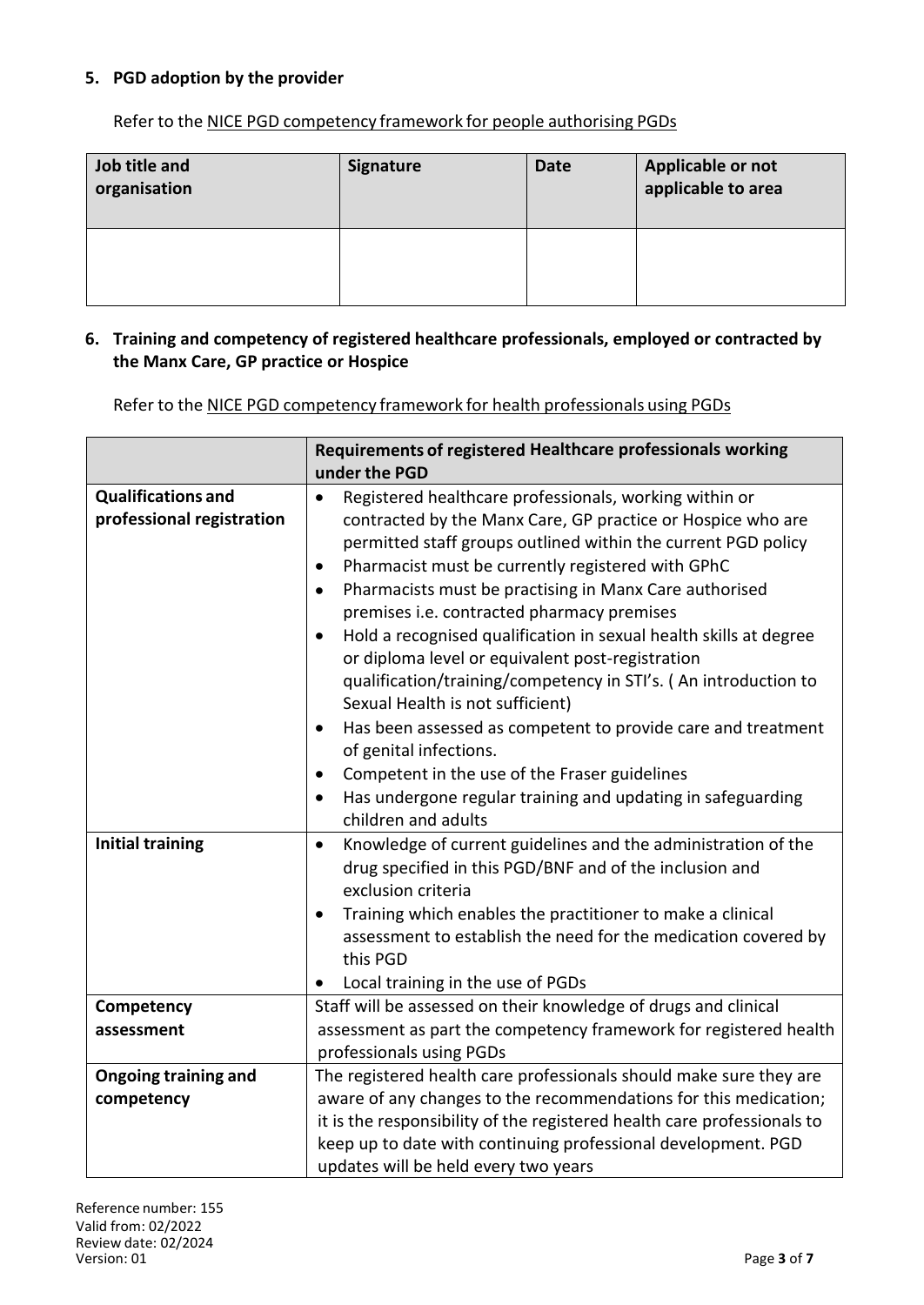# **7. Clinical Conditions**

| <b>Clinical condition or</b>   | Suppression therapy of Herpes Simplex Virus (Shingles)                                                                                                                                          |  |  |
|--------------------------------|-------------------------------------------------------------------------------------------------------------------------------------------------------------------------------------------------|--|--|
| situation to which this        |                                                                                                                                                                                                 |  |  |
| <b>PGD applies</b>             |                                                                                                                                                                                                 |  |  |
| <b>Inclusion criteria</b>      | Individuals 13 years and over assessed as competent using the<br>$\bullet$<br>Fraser guidelines and presenting within 72 hours of<br>developing symptoms and a rash indicative of Herpes Zoster |  |  |
|                                | (Shingles)<br>An individual diagnosed with HSV by history and visual<br>٠<br>recognition of painful genital blisters and/or ulcers                                                              |  |  |
|                                | An individual with a positive PCR or culture test for the presence<br>of HSV                                                                                                                    |  |  |
|                                | An individual who has had more than 4 recurrences within 12<br>months                                                                                                                           |  |  |
|                                | An individual who is concerned about infecting a partner (in sero<br>-discordant couples)                                                                                                       |  |  |
| <b>Exclusion criteria</b>      | Individuals 13 to 16 years of age and not assessed as competent<br>$\bullet$<br>using Fraser Guidelines                                                                                         |  |  |
|                                | Individuals <13 years of age, follow local safeguarding policy<br>$\bullet$                                                                                                                     |  |  |
|                                | Symptoms and rash of more than 72 hours duration<br>$\bullet$                                                                                                                                   |  |  |
|                                | Involvement of the face/eyes - any suggestion of                                                                                                                                                |  |  |
|                                | ophthalmic zoster should have immediate referral to a                                                                                                                                           |  |  |
|                                | doctor                                                                                                                                                                                          |  |  |
|                                | Pregnancy/Breast feeding<br>$\bullet$<br>Renal impairment                                                                                                                                       |  |  |
|                                | Patient is immunosuppressed<br>٠                                                                                                                                                                |  |  |
|                                | Any known hypersensitivity to any component of the                                                                                                                                              |  |  |
|                                | medicine                                                                                                                                                                                        |  |  |
|                                | Patient refuses treatment under this Patient Group Direction                                                                                                                                    |  |  |
|                                | An individual who is hypersensitive to Aciclovir, any related                                                                                                                                   |  |  |
|                                | antiviral medicines (e.g. Famiciclovir, Valaciclovir) or any other<br>constituent of the medicine                                                                                               |  |  |
|                                | Possibility of Aciclovir resistant infection or failure to respond to<br>treatment                                                                                                              |  |  |
|                                | An individual who is systemically unwell or has a generalized<br>rash                                                                                                                           |  |  |
|                                | An individual with severe localised secondary infection                                                                                                                                         |  |  |
| <b>Cautions (including any</b> | Elderly (risk of neurological reactions)<br>$\bullet$                                                                                                                                           |  |  |
| relevant action to be          |                                                                                                                                                                                                 |  |  |
| taken)                         | Discuss with appropriate experienced clinician:                                                                                                                                                 |  |  |
|                                | For individuals <13 years of age, follow local safeguarding                                                                                                                                     |  |  |
|                                | policy                                                                                                                                                                                          |  |  |
|                                | Suppressive antiviral therapy with antivirals reduces the rate of<br>acquisition of symptomatic genital herpes in sero-discordant                                                               |  |  |
|                                | couples                                                                                                                                                                                         |  |  |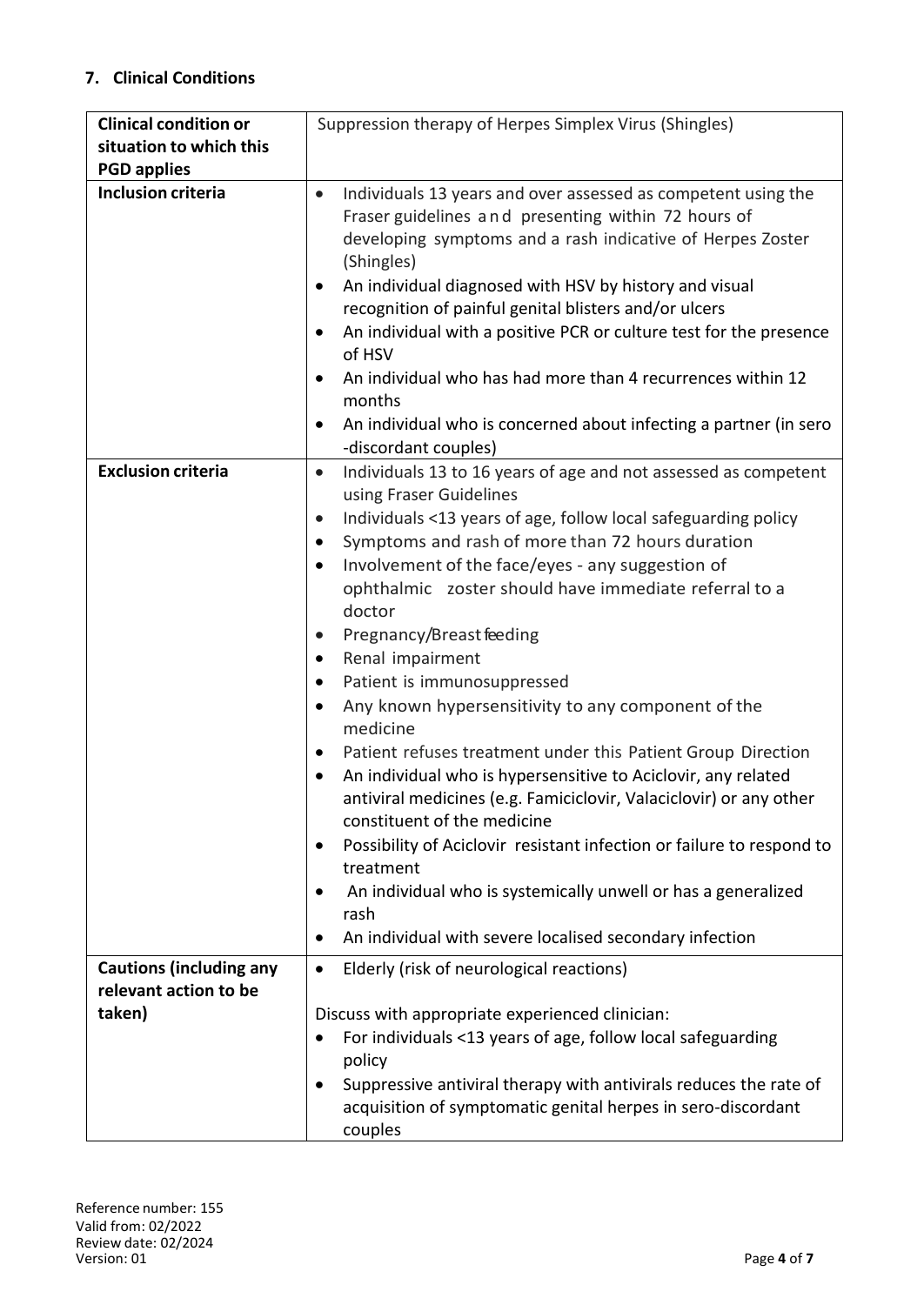| <b>Arrangements for referral</b> | Patient should be referred to a more experienced clinical                           |  |  |
|----------------------------------|-------------------------------------------------------------------------------------|--|--|
| for medical advice               | practitioner for further assessment                                                 |  |  |
| Action to be taken if            | Patient should be referred to a more experienced clinical                           |  |  |
| patient excluded                 | practitioner for further assessment                                                 |  |  |
| Action to be taken if            | A verbal explanation should be given to the patient on: the need                    |  |  |
| patient declines                 | for the medication and any possible effects or potential risks                      |  |  |
| treatment                        | which may occur as a result of refusing treatment                                   |  |  |
|                                  | This information must be documented in the patients' health<br>$\bullet$<br>records |  |  |
|                                  | Any patient who declines care must have demonstrated capacity                       |  |  |
|                                  | to do so                                                                            |  |  |
|                                  | Where appropriate care should be escalated                                          |  |  |

#### **8. Details of the medicine**

| Name, form and strength        | Aciclovir 400mg                                                       |  |  |
|--------------------------------|-----------------------------------------------------------------------|--|--|
| of medicine                    |                                                                       |  |  |
| Legal category                 | Prescription Only Medicine (POM)                                      |  |  |
| Indicate any off-label use     | None                                                                  |  |  |
| (if relevant)                  |                                                                       |  |  |
| Route/method of                | Oral                                                                  |  |  |
| administration                 |                                                                       |  |  |
| Dose and frequency             | 400mg twice daily                                                     |  |  |
| <b>Quantity to be supplied</b> | 1 original pack (repeatable to complete episode of care)              |  |  |
| <b>Maximum or minimum</b>      | Maximum treatment one episode of care                                 |  |  |
| treatment period               |                                                                       |  |  |
| <b>Storage</b>                 | Room temperature                                                      |  |  |
| <b>Adverse effects</b>         | headache                                                              |  |  |
|                                | feeling dizzy                                                         |  |  |
|                                | feeling or being sick                                                 |  |  |
|                                | diarrhoea                                                             |  |  |
|                                | stomach pains                                                         |  |  |
|                                | rash<br>٠                                                             |  |  |
|                                | skin reaction after exposure to light (photosensitivity)<br>$\bullet$ |  |  |
|                                | itching                                                               |  |  |
|                                | feeling tired<br>$\bullet$                                            |  |  |
|                                | unexplained fever (high temperature) and feeling faint,<br>$\bullet$  |  |  |
|                                | especially when standing up                                           |  |  |
| <b>Records to be kept</b>      | The administration of any medication given under a PGD must be        |  |  |
|                                | recorded within the patient's medical records                         |  |  |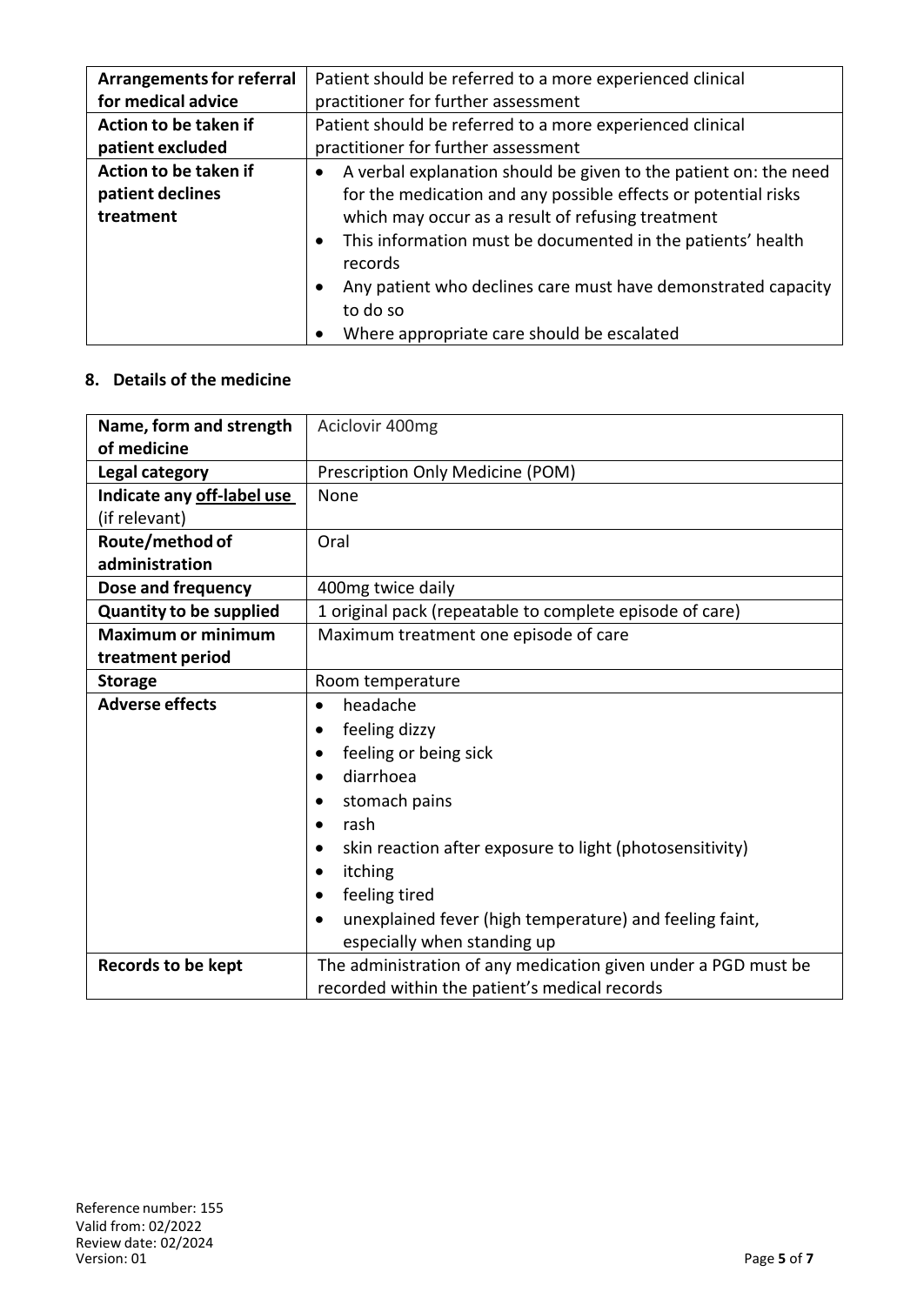## **9. Patient information**

| Verbal/Written             | $\bullet$ | Verbal information must be given to patients and or carers for all |  |
|----------------------------|-----------|--------------------------------------------------------------------|--|
| information to be given to |           | medication being administered under a PGD                          |  |
| patient or carer           | $\bullet$ | Where medication is being supplied under a PGD, written            |  |
|                            |           | patient information leaflet must also be supplied                  |  |
|                            |           | A patient information leaflet is available on request              |  |
|                            |           | Provide verbal and written information on Herpes Simplex Virus     |  |
|                            | $\bullet$ | 400mg tablets to be taken regularly throughout the day             |  |
|                            |           | Individuals who experience difficulty in swallowing the tablets    |  |
|                            |           | may disperse them in a minimum of 50ml water which should be       |  |
|                            |           | stirred before drinking                                            |  |
|                            |           | Abstinence from sexual contact is recommended during lesion        |  |
|                            |           | recurrences or prodromes                                           |  |
|                            |           | Transmission may occur as a result of asymptomatic viral           |  |
|                            |           | shedding                                                           |  |
|                            |           | Male condoms, when used consistently and correctly, may            |  |
|                            |           | reduce the risk of genital herpes transmission, although their use |  |
|                            |           | cannot completely prevent this                                     |  |
|                            | $\bullet$ | Disclosure is advised in all sexual relationships                  |  |
|                            | $\bullet$ | Discussions around disclosure and transmission should be           |  |
|                            |           | documented                                                         |  |
| Follow-up advice to be     | $\bullet$ | If symptoms do not improve or worsen or you become unwell,         |  |
| given to patient or carer  |           | seek medical advice immediately                                    |  |
|                            | $\bullet$ | To be reviewed in clinic when further treatment is required        |  |
|                            |           | Provide verbal and written information on Aciclovir                |  |
|                            |           | At every attendance for supply of medication a discussion should   |  |
|                            |           | take place about considering stopping treatment. This should be    |  |
|                            |           | documented in the case notes                                       |  |

## **10. Appendix A**

#### **References**

- 1. British National Formulary (BNF) available online: https://bnf.nice.org.uk
- 2. Nursing and Midwifery "The code" available online: https://www.nmc.org.uk
- 3. Current Health Care Professions Council standards of practice
- 4. General Pharmaceutical Council standards
- 5. The General Optical Council
- 6. Electronic medicines compendium available online: https://www.medicines.org.uk
- 7. NHS guidance from NHS choices: https://www.nhs.uk/conditions/shingles/#antiviralmedication